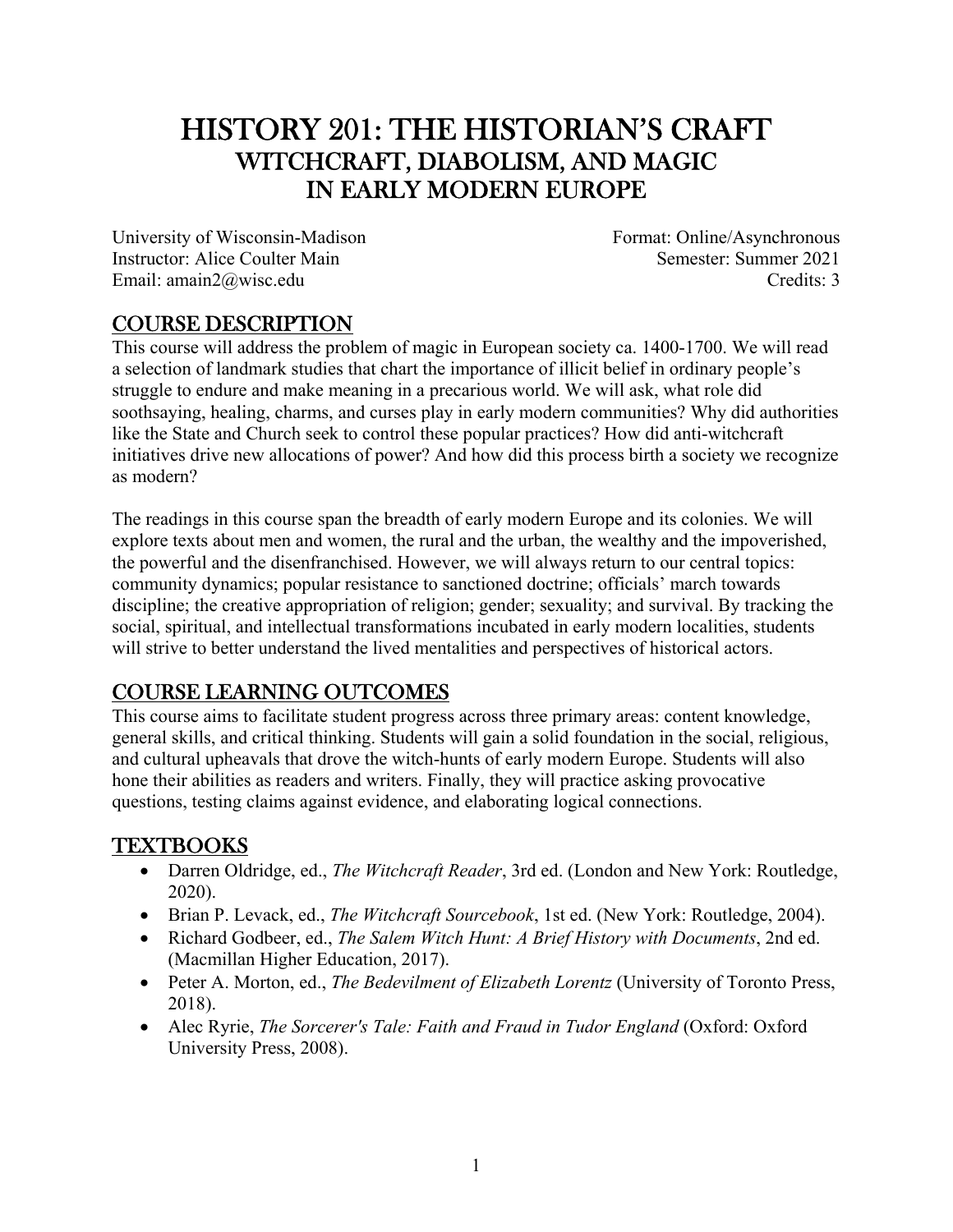### ASSIGNMENTS

Students in History 201 respond to regular reading reflection prompts on the course's Canvas discussion board. Posts will be due Mondays, Wednesdays, and Fridays at 6:00pm Central Time.

Students will also complete one three-page historiography paper and two five-page directed primary source papers. Prompts for these papers will be distributed closer to the due date. The prompts will be interpretive and require critical thinking about the texts.

As the capstone project for this course, students will compose a final paper of 8-10 pages based on independent primary and secondary source research. With assistance from the instructor, students will select a historical incident of witchcraft, diabolism, or magic to analyze, and will produce an original argument that puts their incident in conversation with the other texts studied in this course.

To fulfill the oral communication objective of a Comm-B course, students will also give two five-minute speeches. For the first speech, students will present an overview of their research paper proposal. For the second speech, students will assume the persona of a character from *The Sorcerer's Tale* and perform a courtroom monologue arguing for the guilt or innocence of the magician Gregory Wisdom.

All assignments will be submitted online through Canvas.

# GRADING

- Discussion Posts: 30%
- Historiography Paper: 5%
- Directed Primary Source Papers: 10% each
- Oral Presentations: 5% each
- Research Paper Preparation: 10%
- Final Research Paper: 25%

### CREDIT HOURS

The credit standard for this course is met by an expectation of a total of 135 hours of student engagement with the course learning activities, which include regularly scheduled instructor/student meeting times, reading, writing, independent research, and discussion posts.

### EMAIL POLICY

My email address is amain2@wisc.edu. I will respond to all emails by the end of the following business day at the latest. For emails relating to specific assignments, be sure to email at least one business day in advance to guarantee a timely response

# PLAGIARISM

One of the fundamental principles of this university is that "academic honesty and integrity are fundamental to the mission of higher education and of the University of Wisconsin system" (Wisconsin Administrative Code 14.01). While what constitutes in-class cheating (copying the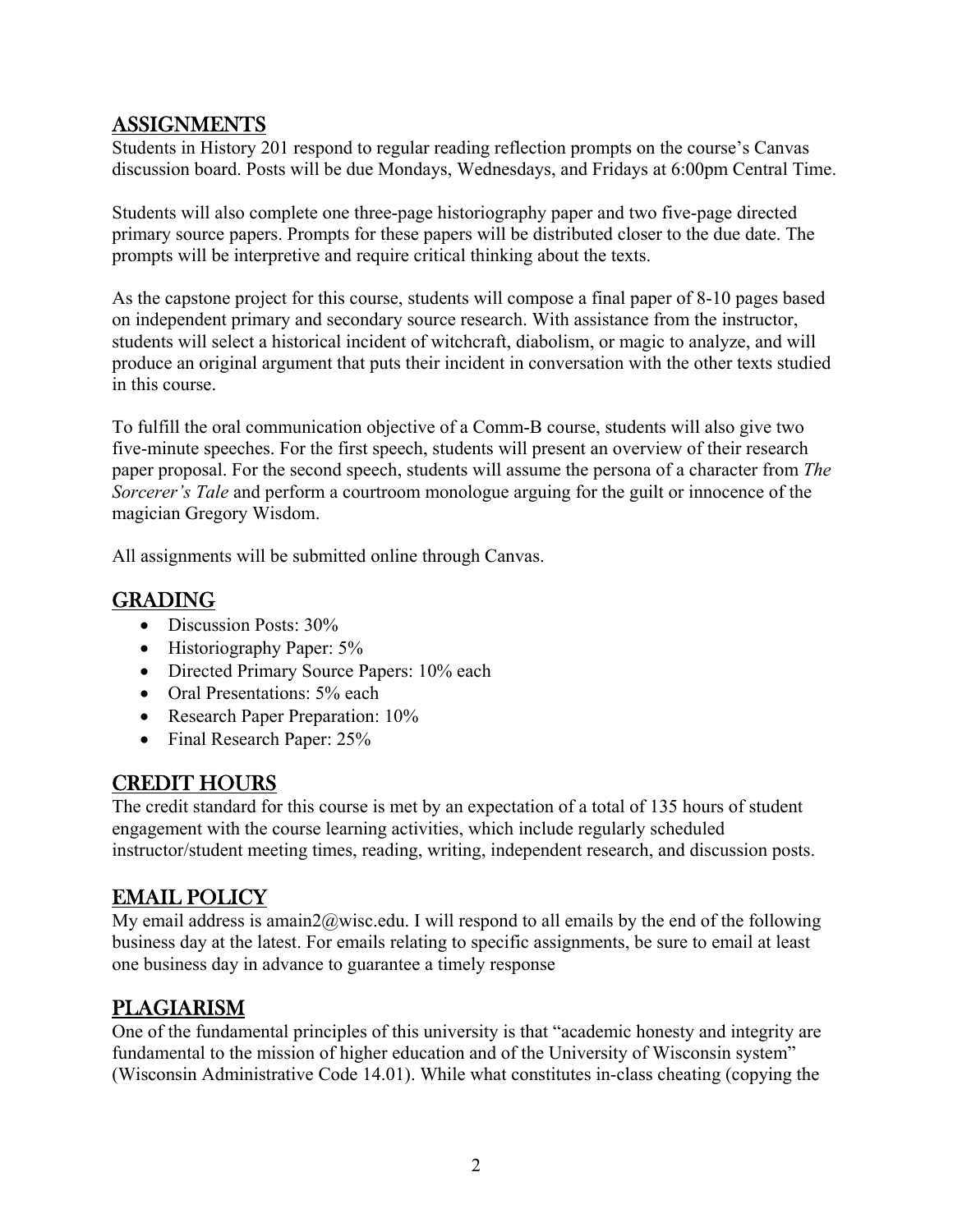work of others, unauthorized use of prepared notes, etc.) is often obvious to students, plagiarism merits further elaboration.

Plagiarism is…

- Using someone else's words or ideas without proper documentation.
- Copying some portion of your text from another source without proper acknowledgement of indebtedness.
- Borrowing another person's specific ideas without documenting their source.
- Having another person correct or revise your work. This differs from getting feedback from a writing group, or from an individual, which you then attempt to implement.
- Turning in a paper written by another person, from an essay "service," or from a website (including reproductions of such essays or papers).

Writing handbooks are excellent sources for learning how to avoid plagiarism. The writing center has an online handbook that can be accessed at www.wisc.edu/writing. And of course, you may always talk with me if you have any questions about plagiarism.

# ADDITIONAL RESOURCES

- The Writing Center
	- o Workshops, writers' groups, and one-on-one assistance to improve writing
	- o https://writing.wisc.edu/
- McBurney Resource Center
	- o Help with necessary accommodations in testing, classroom, etc.
	- o https://mcburney.wisc.edu/

### **SCHEDULE**

**UNIT 1: INTRODUCTION TO HISTORICAL INTERPRETATIONS OF WITCHCRAFT Week 1** 

- - o Monday: Introduction to the Course
		- Darren Oldridge, "General Introduction," in *The Witchcraft Reader,* 1-16.
		- Julian Goodare, "Modern Western Images of Witches," in *The Witchcraft Reader*, 452-456.
	- o Wednesday: Early Modern Mentalities, or the Cultural Backdrop to Witch-Belief
		- Euan Cameron, "Spirits in Popular Belief," in *The Witchcraft Reader*, 77- 81.
		- Joyce Miller, "Witches and Charmers in Scotland," in *The Witchcraft Reader*, 82-86.
		- Stuart Clark, "Inversion, Misrule, and the Meaning of Witchcraft," in *The Witchcraft Reader,* 143-154.
		- Heinrich Kramer, *Malleus Maleficarum*, in *The Witchcraft Sourcebook*, 57-68.
	- o Friday: Community, Health, and the Social Function of Witch-Hunting
		- Robin Briggs, "The Experience of Bewitchment," in *The Witchcraft Reader,* 65-76.
		- Edward Bever, "The Medical Effects of Witchcraft in Early Modern Europe," in *The Witchcraft Reader,* 87-92.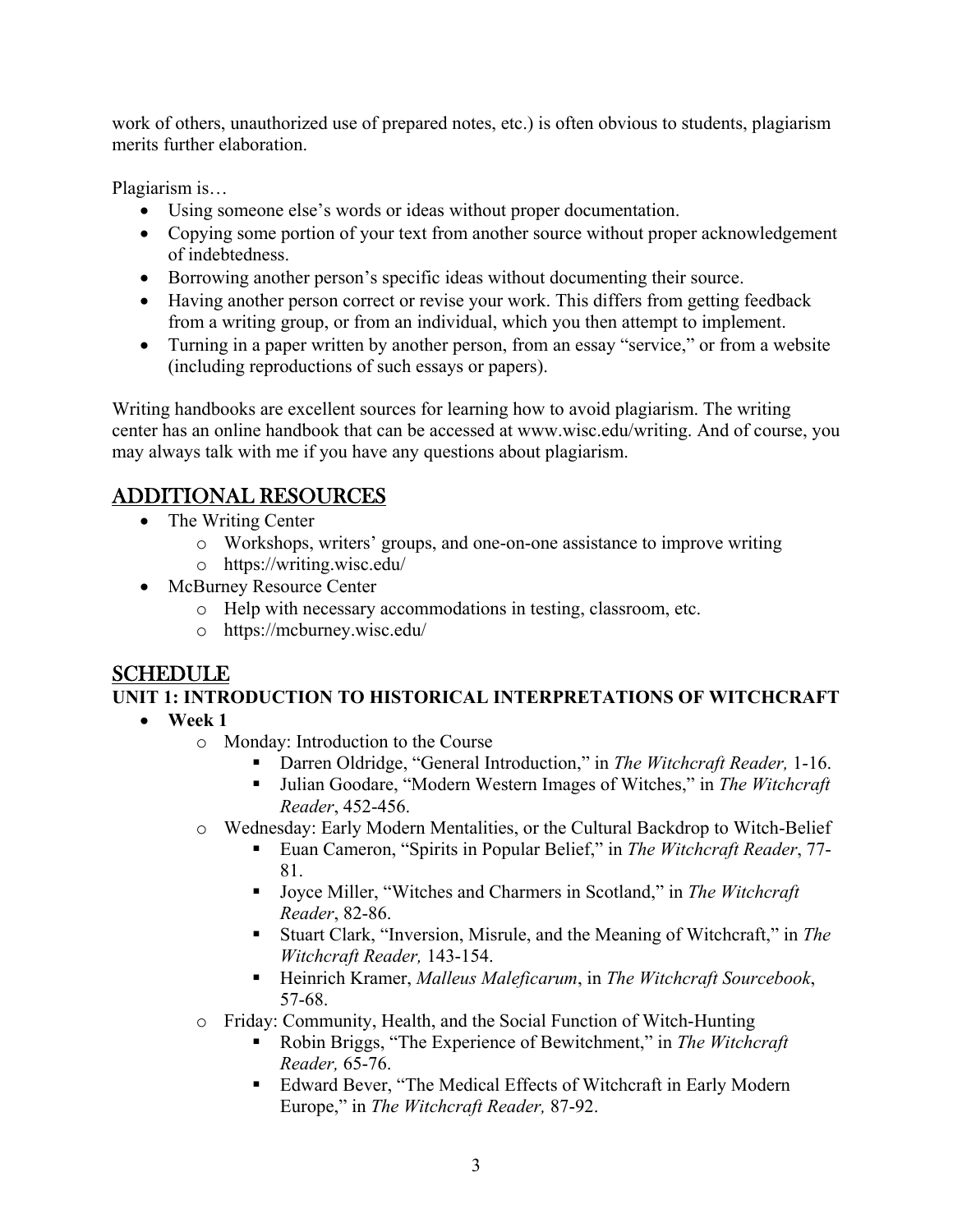- Wolfgang Behringer, "Weather, Hunger, and Fear: Origins of the European Witch-Hunts in Climate, Society, and Mentality," in *The Witchcraft Reader,* 93-106.
- "The Trial of Françatte Camont in Lorraine, 1598," in *The Witchcraft Sourcebook*, 179-184.
- **Week 2** 
	- o Monday: Gender and Accusations of Witchcraft
		- Jane P. Davidson, "The Myth of the Persecuted Female Healer," in *The Witchcraft Reader,* 291-294.
		- Clive Holmes, "Women, Witnesses and Witches," in *The Witchcraft Reader,* 302-322.
		- Louise Jackson, "Witches, Wives and Mothers," in *The Witchcraft Reader,* 347-360.
		- E. J. Kent, "Masculinity and Male Witches in Old and New England," in *The Witchcraft Reader,* 323-336.
	- o Wednesday: Central Authority, Judicial Procedure, and Torture
		- Stuart Clark, "Protestant Witchcraft, Catholic Witchcraft," in *The Witchcraft Reader,* 161-173.
		- Brian P. Levack, "State-Building and Witch Hunting in Early Modern Europe," in *The Witchcraft Reader,* 200-213.
		- Brian P. Levack, "The Decline of Witchcraft Prosecutions," in *The Witchcraft Reader,* 379-386.
		- "The confessions of Johannes Junius at Bamberg, 1628," in *The Witchcraft Sourcebook,* 198-202.
	- o Friday: Library Research Activity
		- **Library research activity**

#### **UNIT 2: COMMUNITY PSYCHOLOGY AND WITCH PANIC**

- **Week 3** 
	- o Monday: Introduction to the Salem Trials
		- *In Search of History: Salem Witch Trials* (film)
		- Richard Godbeer, "Introduction: Explaining the Salem Witch Hunt," in *The Salem Witch Hunt: A Brief History with Documents*, 1-31.
		- "Signs and Assaults from the Supernatural World," in *The Salem Witch Hunt: A Brief History with Documents*, 38-50.
		- "Beginnings," in *The Salem Witch Hunt: A Brief History with Documents*, 51-65.
	- o Wednesday: The Evidence of the Salem Trials
		- "Witches on Trial," in *The Salem Witch Hunt: A Brief History with Documents*, 67-145.
	- o Friday: Citing Sources
		- Source citation activity
		- **DUE: Three Page Historiography Paper**
- **Week 4** 
	- o Monday: Ending the Salem Trials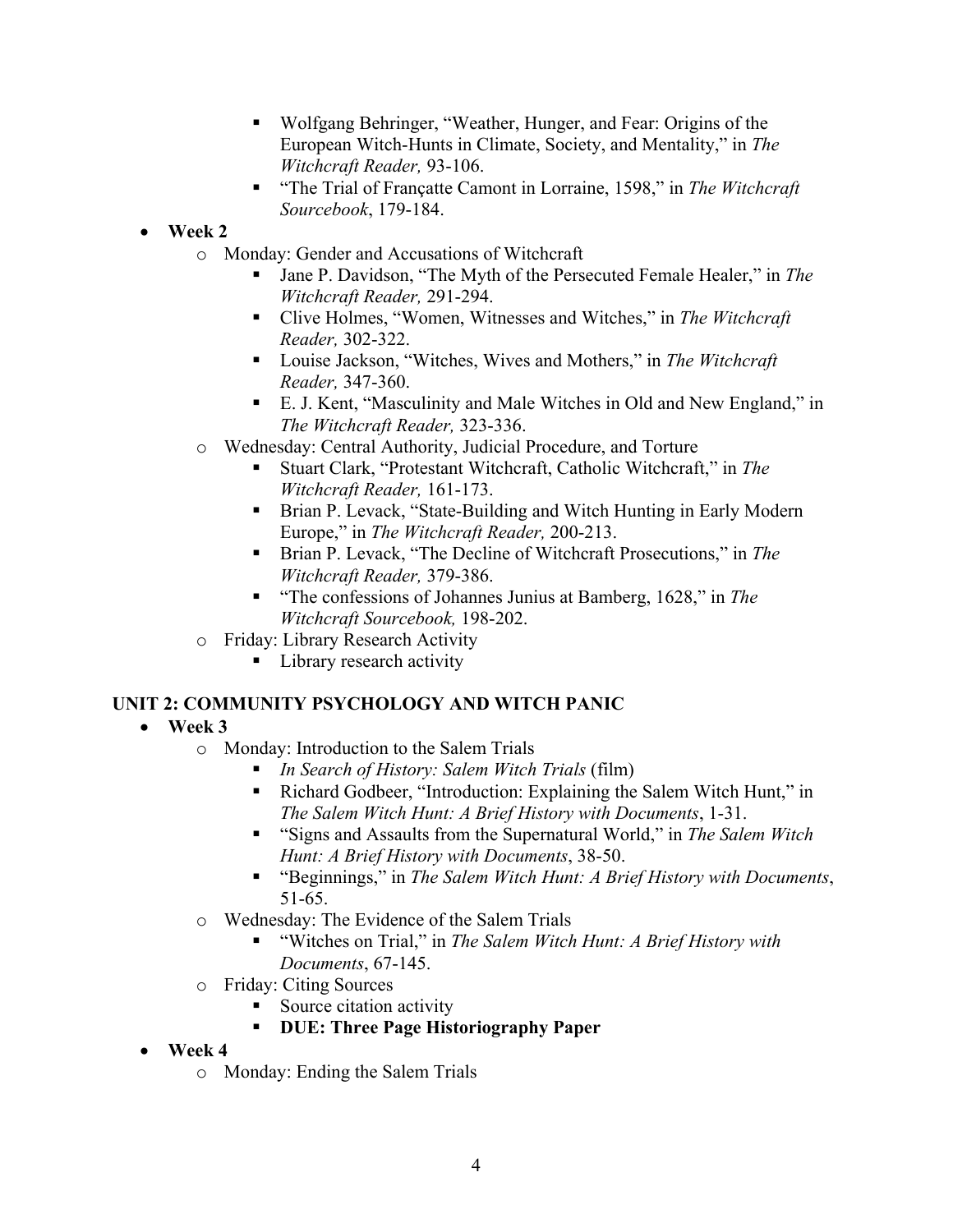- "The Witch Court under Attack," in *The Salem Witch Hunt: A Brief History with Documents*, 147-167.
- "Aftermath," in *The Salem Witch Hunt: A Brief History with Documents*, 169-185.
- Thesis statements video
- o Wednesday: Secondary Sources on the Salem Trials
	- Sarah Rivett, "Our Salem, Our Selves," *The William and Mary Quarterly* 65, no. 3 (July 2008): 495-502.
	- Elizabeth Reis, "Damned Women in Puritan New England," in *The Witchcraft Reader,* 295-301.
	- **Franklin G. Mixon, Jr., "Homo Economicus' and the Salem Witch** Trials," *The Journal of Economic Education* 31, no. 2 (Spring 2000): 179- 184.
	- Veta Smith Tucker, "The Racial Metamorphosis of Tituba of Salem Village," *Journal of Black Studies* 30, no. 4 (March 2000): 624-634.
- o Friday: Essay Structure Activity
	- **Essay structure activity**
	- **Mid-term survey**
	- **DUE: Research Paper Prospectus and Annotated Bibliography with Oral Presentation**

#### **UNIT 3: UNDERSTANDING DEMONIC POSSESSION**

- **Week 5** 
	- o Monday: Introduction to the Bedevilment of Elizabeth Lorentz
		- Peter Morton, "Introduction: The Devil in the World of Elizabeth Lorentz," in *The Bedevilment of Elizabeth Lorentz*, xvii-lxii.
	- o Wednesday: Elizabeth Lorentz's Trial and World
		- "The Trial of Elizabeth Lorentz," in *The Bedevilment of Elizabeth Lorentz*, 1-50.
		- Melchior Neukirch, "Devout Christian Prayers against the Devils, in the Poor Possessed People," in *The Bedevilment of Elizabeth Lorentz*, 51-64.
	- o Friday: Prose Writing
		- Prose writing activity
		- **DUE: Five Page Salem Paper**
- **Week 6**
	- o Monday: Sample Papers on Demonic Affliction
		- **Joseph Featherly, "The Black Devil Called Ergot" (2010)**
		- Jael Goldfine, "Mary Warren: Empowered and Imprisoned" (2015)
		- Marika Levidow, "Physical Objects in Spectral Evidence: Legitimate Harm?" (2017)
	- o Wednesday: Secondary Sources on Demonic Possession
		- Henri Boguet, "The Possession of Loyse Maillat, 1598," in *The Witchcraft Sourcebook,* 239-242.
		- H. C. Erik Midelfort, "The Devil and the German People," in *The Witchcraft Reader,* 227-239.